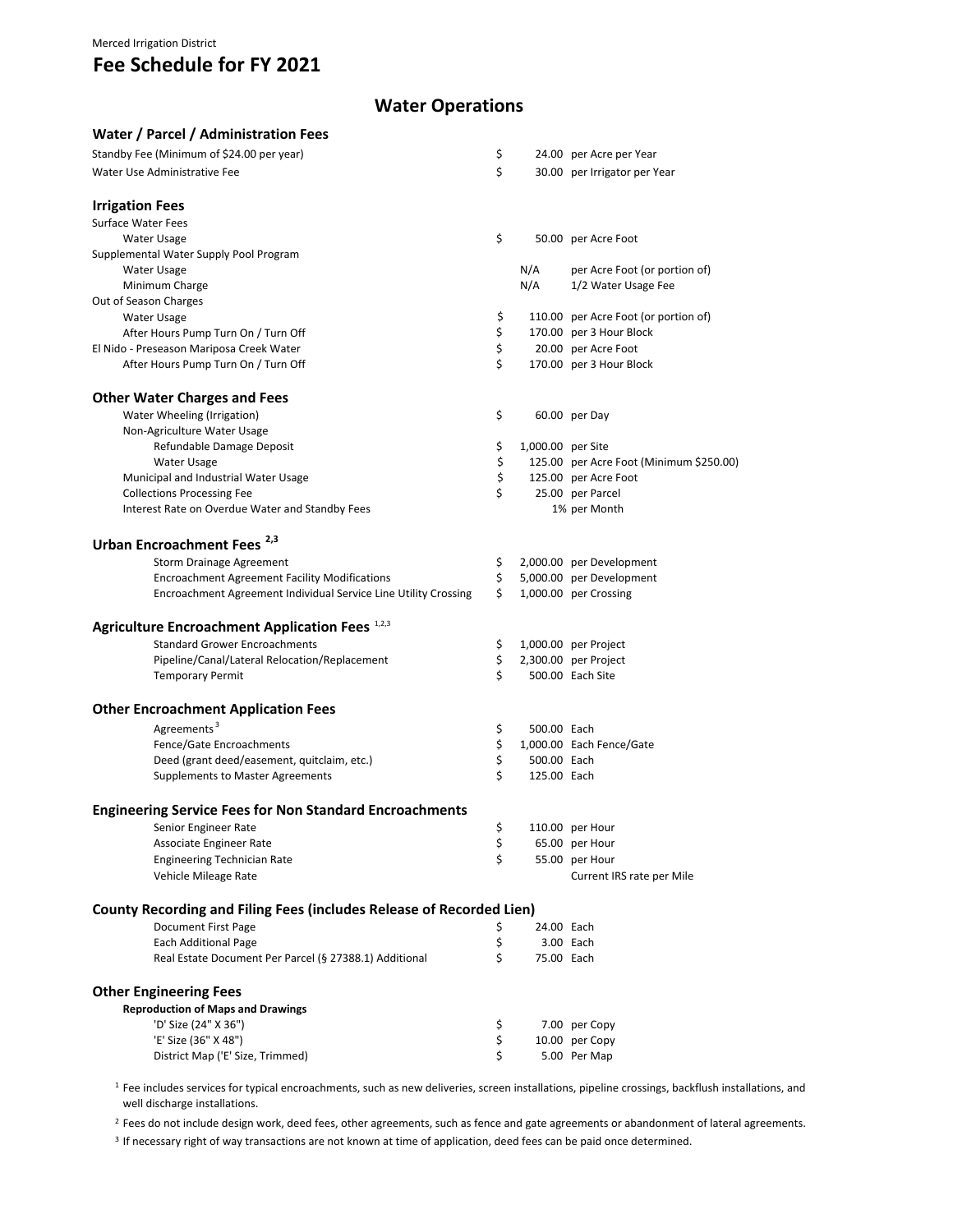# **Fee Schedule for FY 2021**

### **Storm Drainage Fees**

### **Annual Storm Drainage Assessments**

| Residential Lots (1 Acre or less)            |    |  | 12.30 per Residential Unit    |
|----------------------------------------------|----|--|-------------------------------|
| <b>Commercial Property</b>                   |    |  | 126.76 per Impermeable Acre   |
| <b>Storm Drainage Hook-Up Fee</b>            |    |  |                               |
| Residential Lots (1 Acre or less)            |    |  | 205.00 per Lot                |
| Commercial Property - the Greater of Either: |    |  | 205.00 per Lot                |
|                                              | Or |  | 2,113.00 per Impermeable Acre |

## **Electric Rate Schedules**

#### **Electric Service Rate Schedule ‐ Please refer to individual rate schedules for detailed rate information**

| Agricultural                          | $AG-2$         | 0 - 199 KW                             |
|---------------------------------------|----------------|----------------------------------------|
| Commercial/Small Industrial           | $EGS-2$        | $0 - 35$ KW                            |
| Municipal                             | $MD-4$         | 35 - 499 KW                            |
| Municipal                             | $MD-3$         | 500 - 999 KW                           |
| Commercial/Industrial                 | $ED-4$         | 35 - 499 KW                            |
| Commercial/Industrial                 | ED-3V          | 200 - 499 KW                           |
| Commercial/Industrial                 | $ED-3$         | 500 - 999 KW                           |
| Commercial/Industrial                 | $ED-2$         | 1000 KW and Above                      |
| Commercial/Industrial                 | ED-2P          | 1000 KW and Above                      |
| Commercial/Industrial                 | ED-1P          | 15,000 KW (Non-Coincidental) and Above |
| Large Demand Transmission Service     | $TR-1$         | 5000 KW and Above                      |
| Residential <sup>A</sup>              | RES-2          |                                        |
| Street lighting - Customer Owned      | <b>LSC</b>     |                                        |
| Street lighting - District Owned      | $LSC-1$        |                                        |
| Flat Rate Service - Non-Metered Loads | <b>MEF</b>     |                                        |
| Net Energy Metering                   | <b>NEM</b>     |                                        |
| Net Energy Metering 2.0               | <b>NEM 2.0</b> |                                        |
| Power Cost Adjustment                 | <b>PCA</b>     |                                        |
| <b>Environmental Charge</b>           | EC             |                                        |
|                                       |                |                                        |

A - Low Income (CARE) and Medical Baseline (MED) Discounts are Available for Qualified Applicants

### **CARE Program Income Limits (Effective June 1, 2009)**

| Household Size         | Care Income Limits |        |
|------------------------|--------------------|--------|
| $1$ to $2$             |                    | 30,500 |
| 3                      |                    | 35,800 |
| 4                      |                    | 43,500 |
| 5                      |                    | 50,600 |
| 6                      |                    | 58,000 |
| <b>Each Additional</b> |                    | 7,400  |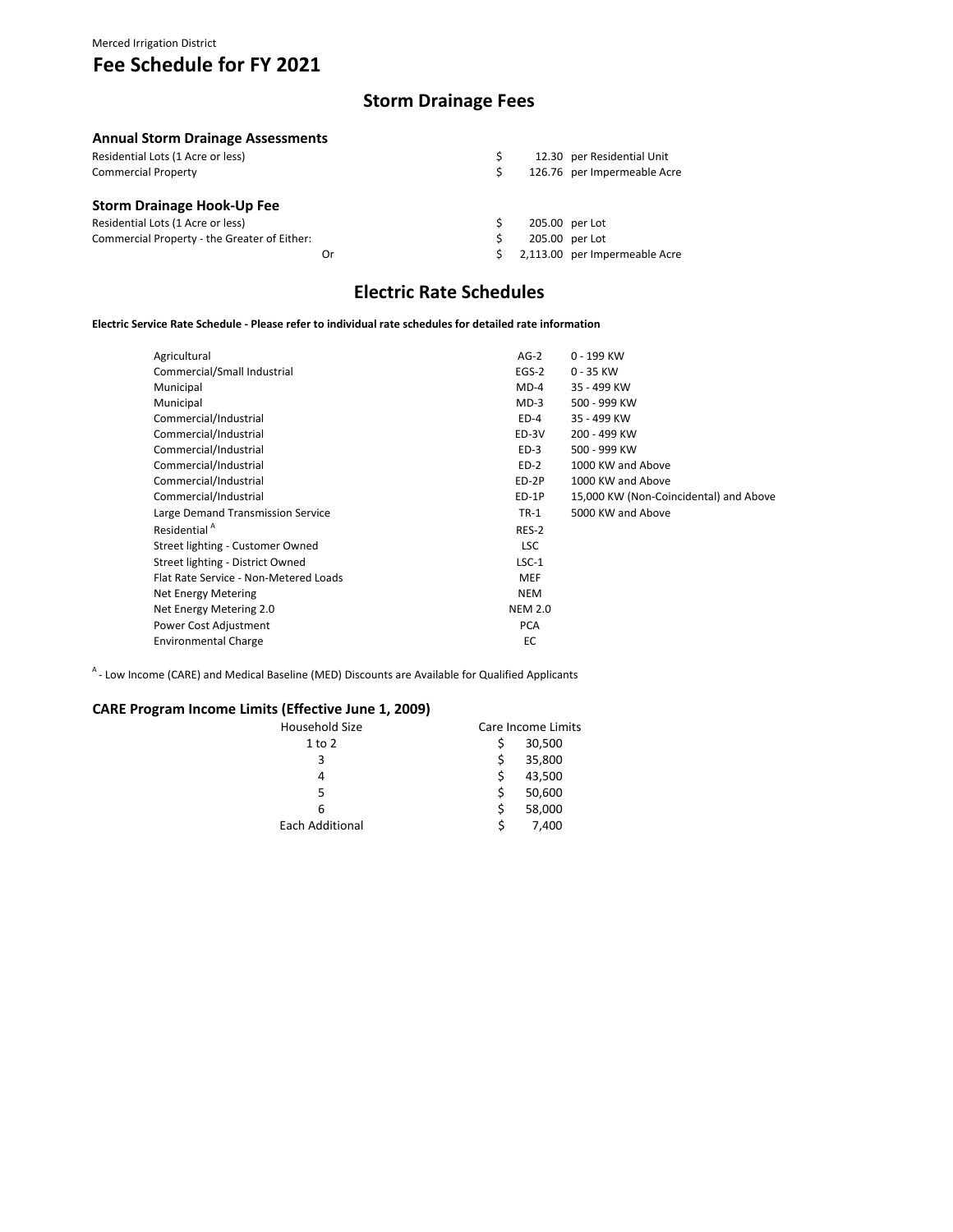## **Fee Schedule for FY 2021**

## **Electric Service Fees**

### **Customer Service Charges and Fees**

| <b>Billing Items</b>                                             |    |                                                          |
|------------------------------------------------------------------|----|----------------------------------------------------------|
| Minimum Deposit - Residential                                    | \$ | 200.00 per Account                                       |
| Minimum Deposit - Commercial/Industrial                          | \$ | 400.00 per Account                                       |
| <b>Service Connection Fees</b>                                   |    |                                                          |
| Same Day Before Noon or Future Date                              |    | Free per Connect                                         |
| Same Day Request Submitted Noon to 3pm                           | \$ | 75.00 per Connect                                        |
| Same Day Request Submitted after 3pm                             | Ś. | 225.00 per Connect                                       |
| Due Date for Electric Bills                                      |    | Due on the 5th of each month                             |
| <b>Billing Delinquent Charge</b>                                 |    | 1.5% or \$5.00 per Month Whichever is Greater            |
| Telephone Payment Convenience Fee                                | \$ | 5.00 per Payment                                         |
| <b>Other Customer Service Fees</b>                               |    |                                                          |
| Disconnection Processing Fee (Charged when work order generated) | Ş  | 20.00 per Incident                                       |
| <b>Disconnection Fee at Power Source</b>                         | \$ | 150.00 per Disconnect                                    |
| Disconnection Fee at Meter                                       | \$ | 15.00 per Disconnect                                     |
| <b>Reconnection Fee at Power Source</b>                          | Ś  | 200.00 per Reconnect                                     |
| <b>Reconnection Fee At Meter</b>                                 |    |                                                          |
| During Posted Hours (Request Submitted before 3:00 pm)           | \$ | 50.00 per Reconnect                                      |
| Outside Posted Hours (Request Submitted after 3:00 pm)           | \$ | 225.00 per Reconnect                                     |
| Meter Re-Read                                                    | \$ | 30.00 per Read                                           |
| <b>Meter Test Charge</b>                                         |    |                                                          |
| <b>First Meter Test</b>                                          |    | Free per Account                                         |
| After Free Test                                                  |    |                                                          |
| Non CT Meter (Typical Residential)                               | \$ | 100.00 per Test                                          |
| CT Meter (Typical Medium-Large Commercial)                       | Ś. | 200.00 per Test                                          |
| <b>Broken or Damaged District Equipment</b>                      |    |                                                          |
| Meter - Residential                                              | \$ | 100.00 per Meter                                         |
| Meter - Commercial/Industrial                                    |    | Meter-Specific                                           |
| <b>Special Ring</b>                                              | \$ | 20.00 per Ring                                           |
| Pad Lock                                                         | \$ | 10.00 per Lock                                           |
| <b>Tampering Charge</b>                                          |    | Up to \$1,000 Per Occurrence Plus Damages, Investigative |
|                                                                  |    | Fees, Legal Fees, and Administrative Cost                |

#### **Other Electric Service Charges and Fees**

| <b>Billing Items</b>                           |                               |                              |  |  |  |
|------------------------------------------------|-------------------------------|------------------------------|--|--|--|
| <b>Temporary Service Charge</b>                |                               | Project - Specific           |  |  |  |
| Permanent Service Charge for Metered Pedestals |                               |                              |  |  |  |
| <b>Connection Charge</b>                       | Project - Specific            |                              |  |  |  |
| Service Conductor Charge                       | per Foot of Service Conductor |                              |  |  |  |
| <b>Streetlight Connection Charge</b>           | \$                            | 125.00 per Connection Point  |  |  |  |
| Engineering / Inspection / Construction Fees   |                               |                              |  |  |  |
| Inspections (Regular Business Hours)           | \$                            | 60.00 per Hour               |  |  |  |
| <b>Construction (Regular Business Hours)</b>   |                               | 75.00 per Hour               |  |  |  |
| Senior Engineer Rate                           |                               | 95.00 per Hour               |  |  |  |
| Associate Engineer Rate                        | \$                            | 65.00 per Hour               |  |  |  |
| Net Metering Fee                               | \$                            | 600.00 per Application       |  |  |  |
| <b>Extension Allowance for Line Extensions</b> |                               |                              |  |  |  |
| Commercial                                     | \$                            | 400.00 per Estimated Peak KW |  |  |  |
| Industrial                                     | \$                            | 450.00 per Estimated Peak KW |  |  |  |
| Agricultural                                   |                               |                              |  |  |  |
| Pumping - Deep Well                            | \$                            | 80.00 per HP                 |  |  |  |
| Pumping - Boosting MID Surface Water           | \$                            | 275.00 per HP                |  |  |  |
| Other AG Uses                                  | \$                            | 275.00 per Peak KW           |  |  |  |
|                                                |                               |                              |  |  |  |